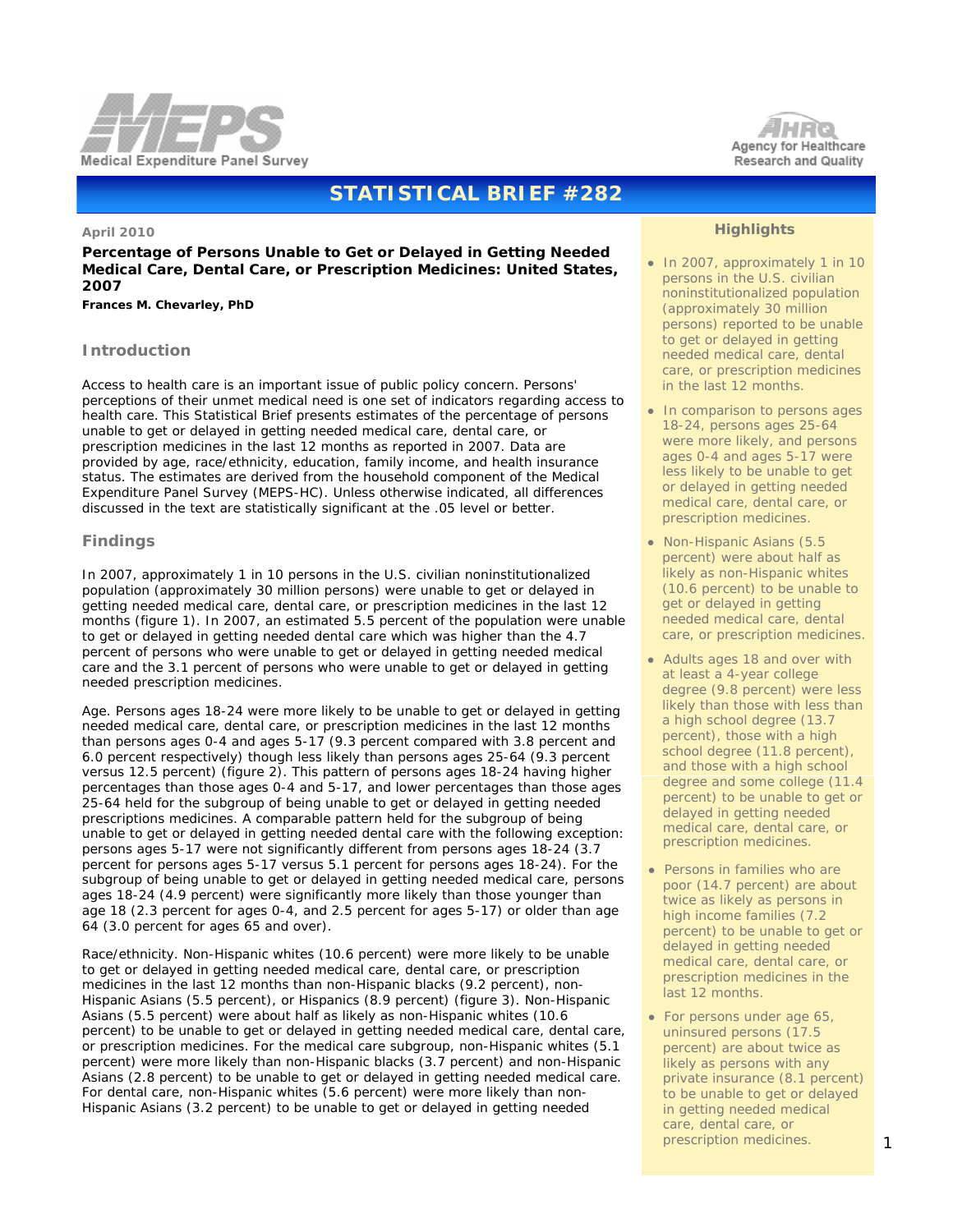dental care. For prescription medicines, non-Hispanic whites (3.6 percent) were more likely than Hispanics (1.7 percent) to be unable to get or delayed in getting needed prescription medicines.

*Education*. Adults ages 18 and over with at least a 4-year college degree were less likely than those with less education to be unable to get or delayed in getting needed care in the last 12 months (figure 4). An estimated 9.8 percent of adults with at least a 4-year college degree were unable to get or delayed in getting needed medical care, dental care, or prescription medicines compared with 13.7 percent for adults with less than a high school degree, 11.8 percent with a high school degree, and 11.4 percent with a high school degree and some college. This same pattern of adults with at least a 4-year college degree being less likely than those with less education to be unable to get or delayed in getting needed care holds for the dental care and for the prescription medicines subgroups. Persons with at least a 4-year college degree (9.5 percent) were less likely than those with less than a high school degree (12.4 percent) or with a high school degree (12.5 percent) or with a high school degree and some college (11.7 percent) to be unable to get or delayed in getting needed dental care. Similarly, persons with at least a 4-year college degree (2.9 percent) were less likely than those with less than a high school degree (4.0 percent) or with a high school degree (4.3 percent) or with a high school degree and some college (4.2 percent) to be unable to get or delayed in getting needed prescription medicines.

*Family income*. Persons with high family income were less likely (7.2 percent) than those who are poor (14.7 percent) or with low (13.2 percent) or middle (9.7 percent) family income to be unable to get or delayed in getting needed medical care, dental care, or prescription medicines in the last 12 months (figure 5). The largest difference was with persons in families who are poor (14.7 percent) who are about twice as likely as persons with high family income (7.2 percent) to be unable to get or delayed in getting needed medical care, dental care, or prescription medicines in the last 12 months. This same pattern of persons with high family income being less likely than those with less family income to be unable to get or delayed in getting needed care holds for the dental care and for the prescription medicines subgroups. Persons with high family income (3.1 percent) were less likely than those who are poor (9.1 percent) or with low (8.0 percent) or middle (5.6 percent) family income to be unable to get or delayed in getting needed dental care. Similarly, persons with high family income (2.1 percent) were less likely than those who are poor (5.6 percent) or with low (4.3 percent) or middle (2.7 percent) family income to be unable to get or delayed in getting needed prescription medicines. For medical care, persons with high family income (3.4 percent) were less likely than those who are poor (8.0 percent) or with low income (6.0 percent) and not significantly different from those with middle income (4.2 percent) to be unable to get or delayed in getting needed medical care.

*Health insurance*. Persons under age 65 and with any private insurance (8.1 percent) were less likely than those with public only insurance (12.0 percent) or uninsured persons (17.5 percent) to be unable to get or delayed in getting needed medical care, dental care, or prescription medicines (figure 6). The largest difference was with uninsured persons (17.5 percent) who are about twice as likely as persons with any private insurance (8.1 percent) to be unable to get or delayed in getting needed medical care, dental care, or prescription medicines. Persons with any private insurance were also less likely than those with public only insurance or uninsured persons to be unable to get or delayed in getting needed care for each of the three subcategories: medical care, dental care, and prescription medicines.

## **Data Source**

The estimates in this Statistical Brief are based on data from the 2007 Full-Year Consolidated File (HC-113).

## **Definitions**

Estimates for being unable to get or delayed in getting needed medical care, dental care, or prescription medicines are based on questions in the Access to Care section administered in rounds 2 and 4 of the MEPS household questionnaire.

## *Age*

For this report, age refers to age at the time of the rounds 2 and 4 interviews (rounds in which the questions about being unable to get or delayed in getting needed care were asked).

## *Race/ethnicity*

Classification by race/ethnicity in this report is based on the following four race/ethnicity groups: white single race non-Hispanic; black single race non-Hispanic; Asian single race non-Hispanic; and Hispanic. Classification by race and ethnicity is based on information reported in MEPS for each family member. First, respondents were asked if the person's main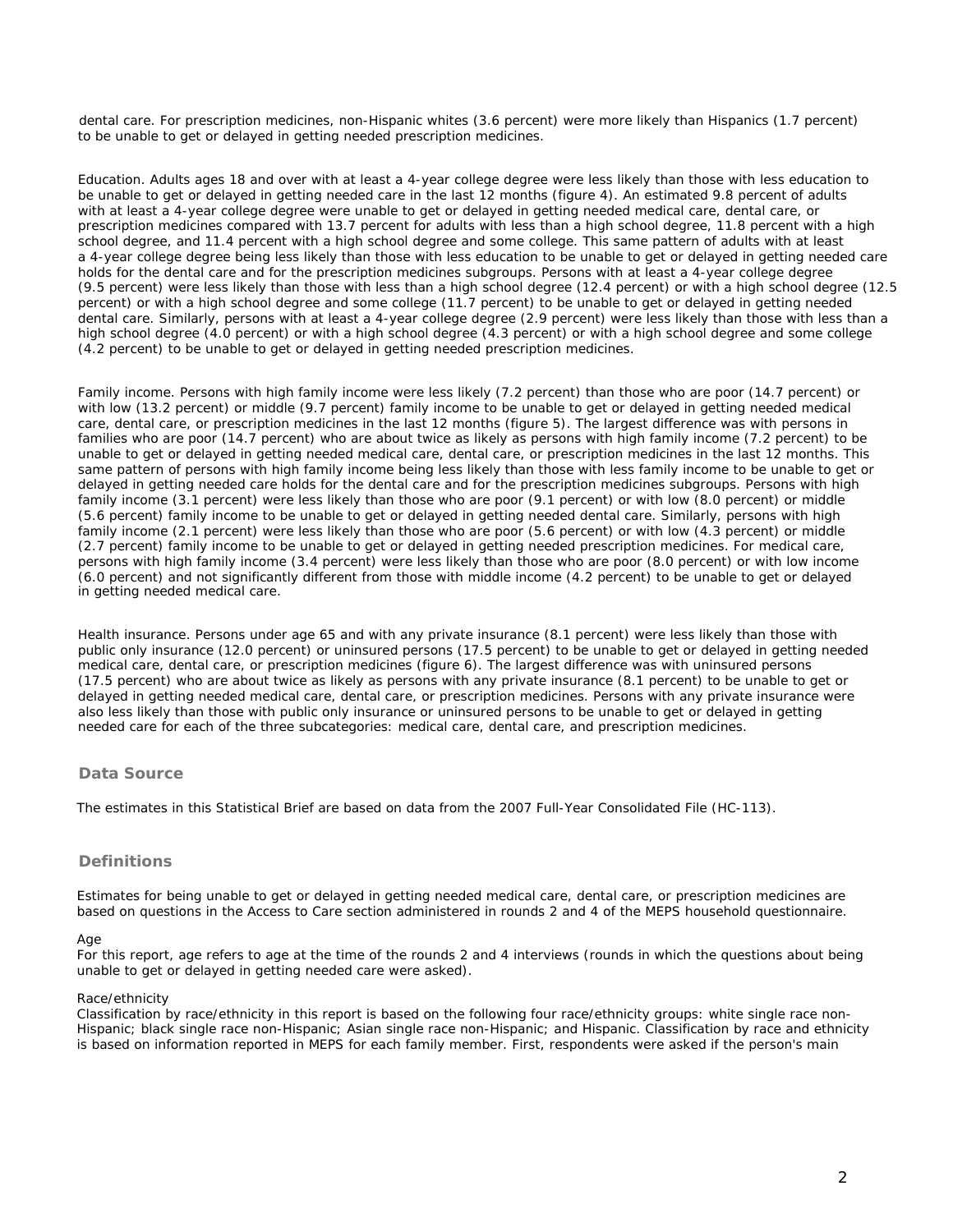national origin or ancestry was Puerto Rican; Cuban; Mexican, Mexican American, or Chicano; Other Latin American; or other Spanish. All persons whose main national origin or ancestry was reported as one of these Hispanic groups, regardless of racial background, were classified as Hispanic. All other persons were classified according to their reported race. The residual category includes non-Hispanics of other races or multiple races and is not shown.

### *Education when first entered survey*

Classifications by education when first entered the survey are based on the following four groups: Less than a high school degree; high school degree; high school degree and some college; and at least a 4-year college degree. Education when first entered survey is based on the first round in which the number of years of education and highest educational degree is collected for a person.

## *Family income status*

Personal income from all family members within a household was summed to create family income. Based on the ratio of family income to the Federal poverty thresholds, which vary with family size and age of the head of the family, categories are defined as follows:

- *Poor*: Persons in families with income less than 100 percent of the poverty line, including those who reported negative income.
- *Low income*: Persons in families with income from 100-199 percent of the poverty line.
- *Middle income*: Persons in families with income from 200-399 percent of the poverty line.
- *High income*: Persons in families with income of at least 400 percent of the poverty line.

#### *Health insurance status*

Individuals under age 65 were classified in the following three insurance categories, based on household responses to health insurance status questions:

- *Any private health insurance*: Individuals who, at any time during the year, had insurance that provides coverage for hospital and physician care (other than Medicare, Medicaid, or other public hospital/physician coverage) were classified as having any private health insurance. Coverage by TRICARE (Armed Forces-related coverage) was also included as private health insurance. Insurance that provides coverage for a single service only, such as dental or vision coverage, was not included.
- *Public coverage only*: Individuals were considered to have public coverage only if they met both of the following criteria: 1) they were not covered by private insurance at any time during the year, and 2) they were covered by any of the following public programs at any point during the year: Medicare, Medicaid, or other public hospital/ physician coverage.
- *Uninsured*: The uninsured were defined as people not covered by any private hospital/physician insurance, Medicare, TRICARE, Medicaid, or other public hospital/physician programs at any time during the entire year or period of eligibility for the survey.

# **About MEPS-HC**

The MEPS Household Component (HC) is a nationally representative longitudinal survey that collects detailed information on health care utilization and expenditures, health insurance, and health status, as well as a wide variety of social, demographic, and economic characteristics for the U.S. civilian noninstitutionalized population. It is cosponsored by the Agency for Healthcare Research and Quality and the National Center for Health Statistics.

For more information about MEPS, call the MEPS information coordinator at AHRQ (301) 427-1656 or visit the MEPS Web site at <http://www.meps.ahrq.gov/>.

## **References**

For a detailed description of the MEPS-HC survey design, sample design, and methods used to minimize sources of nonsampling error, see the following publications:

Cohen, J. *Design and Methods of the Medical Expenditure Panel Survey Household Component*. MEPS Methodology Report No. 1. AHCPR Pub. No. 97-0026. Rockville, MD: Agency for Health Care Policy and Research, 1997. http://www.meps.[ahrq.gov/mepsweb/data\\_files/publications/mr1/mr1.pdf](http://www.meps.ahrq.gov/mepsweb/data_files/publications/mr1/mr1.pdf) 

Cohen, S. *Sample Design of the 1996 Medical Expenditure Panel Survey Household Component*. MEPS Methodology Report No. 2. AHCPR Pub. No. 97-0027. Rockville, MD: Agency for Health Care Policy and Research, 1997. http://www.[meps.ahrq.gov/mepsweb/data\\_files/publications/mr2/mr2.pdf](http://www.meps.ahrq.gov/mepsweb/data_files/publications/mr2/mr2.pdf) 

Cohen, SB. *Sample Design of the 1997 Medical Expenditure Panel Survey Household Component*. Rockville (MD): Agency for Healthcare Research and Quality, 2000. MEPS Methodology Report No. 11, AHRQ Pub. No. 01-0001. http://www.meps.[ahrq.gov/mepsweb/data\\_files/publications/mr11/mr11.pdf](http://www.meps.ahrq.gov/mepsweb/data_files/publications/mr11/mr11.pdf) 

Cohen, S. Design Strategies and Innovations in the Medical Expenditure Panel Survey. *Medical Care*, July 2003: 41(7) Supplement: III-5-III-12.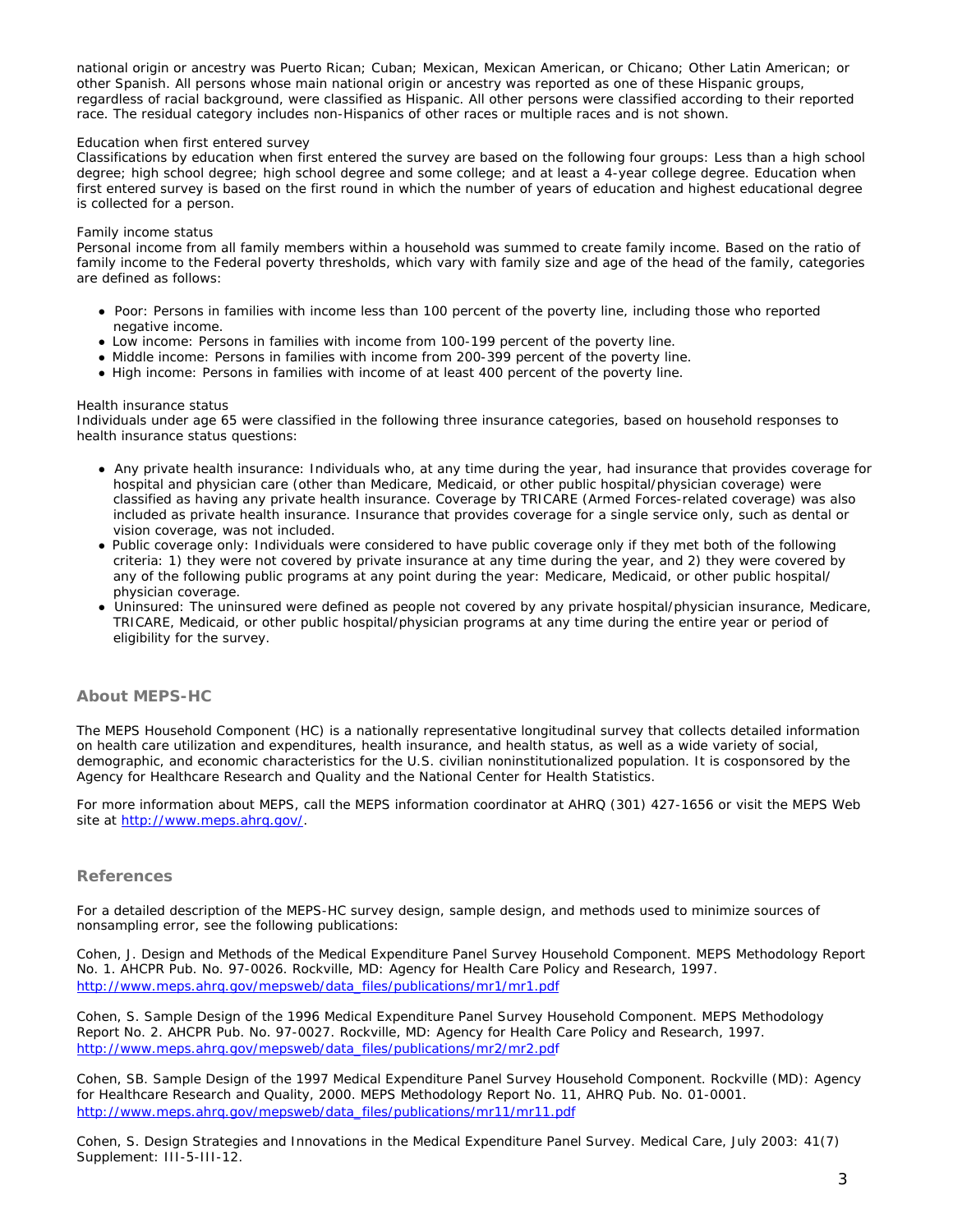Ezzati-Rice, TM, Rohde, F, Greenblatt, J. *Sample Design of the Medical Expenditure Panel Survey Household Component, 1998-2007*. Methodology Report No. 22. March 2008. Agency for Healthcare Research and Quality, Rockville, MD. http://[www.meps.ahrq.gov/mepsweb/data\\_files/publications/mr22/mr22.pdf](http://www.meps.ahrq.gov/mepsweb/data_files/publications/mr22/mr22.pdf) 

# **Suggested Citation**

Chevarley, FM. *Percentage of Persons Unable to Get or Delayed in Getting Needed Medical Care, Dental Care, or Prescription Medicines: United States, 2007*. Statistical Brief #282. April 2010. Agency for Healthcare Research and Quality, Rockville, MD. [http://www.meps.ahrq.gov/mepsweb/data\\_files/publications/st282/stat282.pdf](http://www.meps.ahrq.gov/mepsweb/data_files/publications/st282/stat282.pdf)

AHRQ welcomes questions and comments from readers of this publication who are interested in obtaining more information about access, cost, use, financing, and quality of health care in the United States. We also invite you to tell us how you are using this Statistical Brief and other MEPS data and tools and to share suggestions on how MEPS products might be enhanced to further meet your needs. Please e-mail us at [MEPSPD@ahrq.gov](mailto:MEPSPD@ahrq.gov) or send a letter to the address below:

\*\*\*

Steven B. Cohen, PhD, Director Center for Financing, Access, and Cost Trends Agency for Healthcare Research and Quality 540 Gaither Road Rockville, MD 20850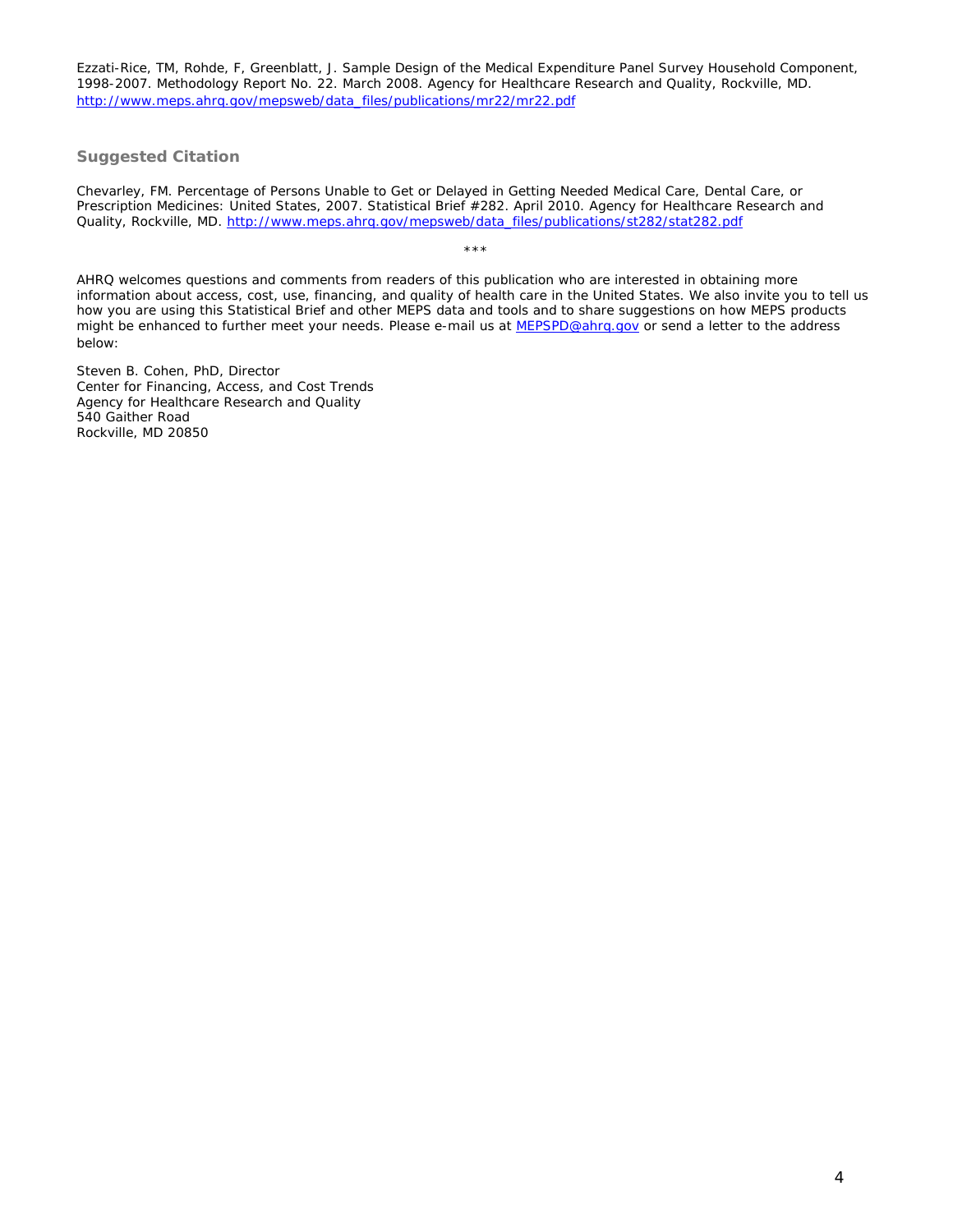



Statistical Brief #282: Percentage of Persons Unable to Get or Delayed in Getting Needed Medical Care, Dental Care, or Prescription Medicines: United States, 2007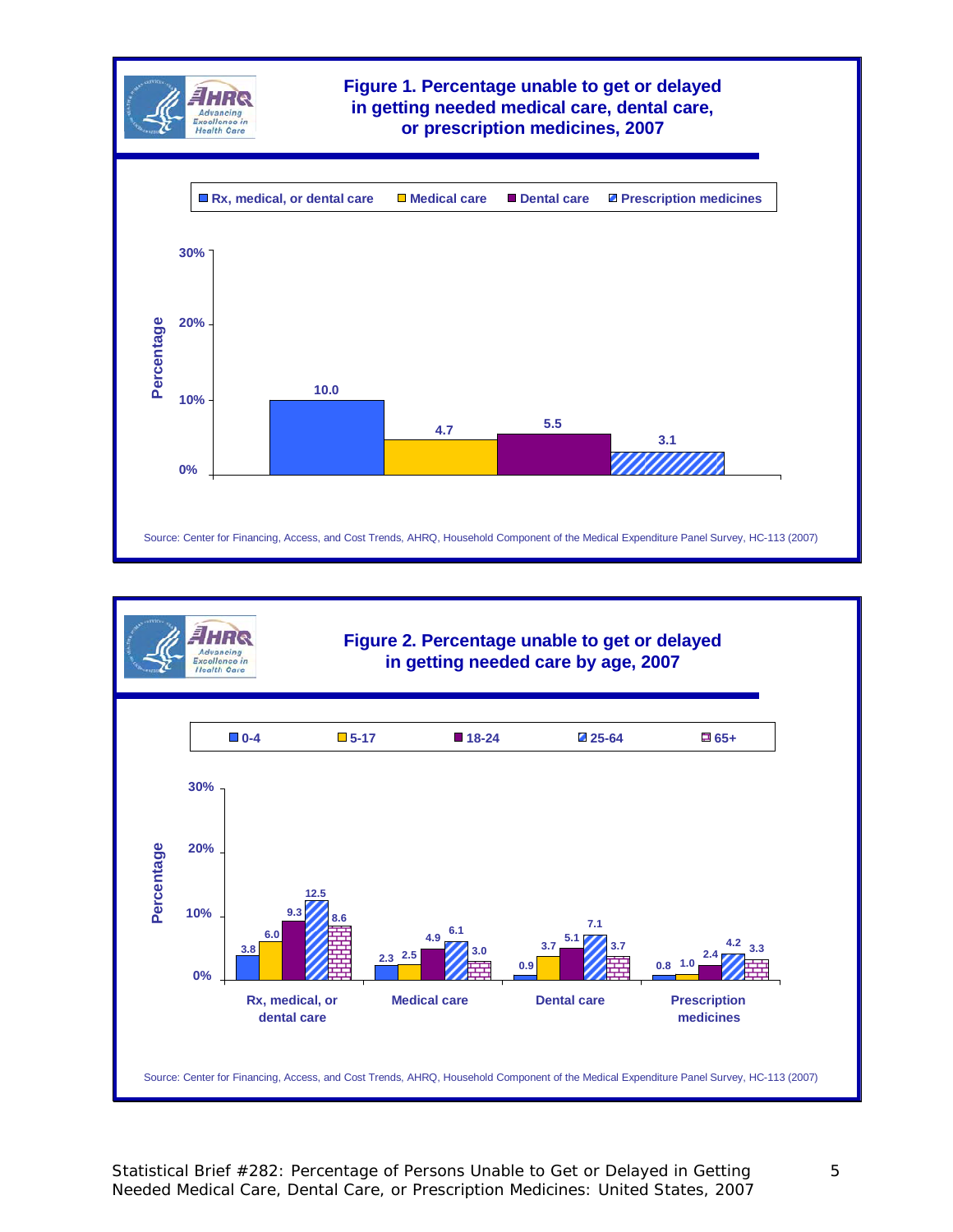